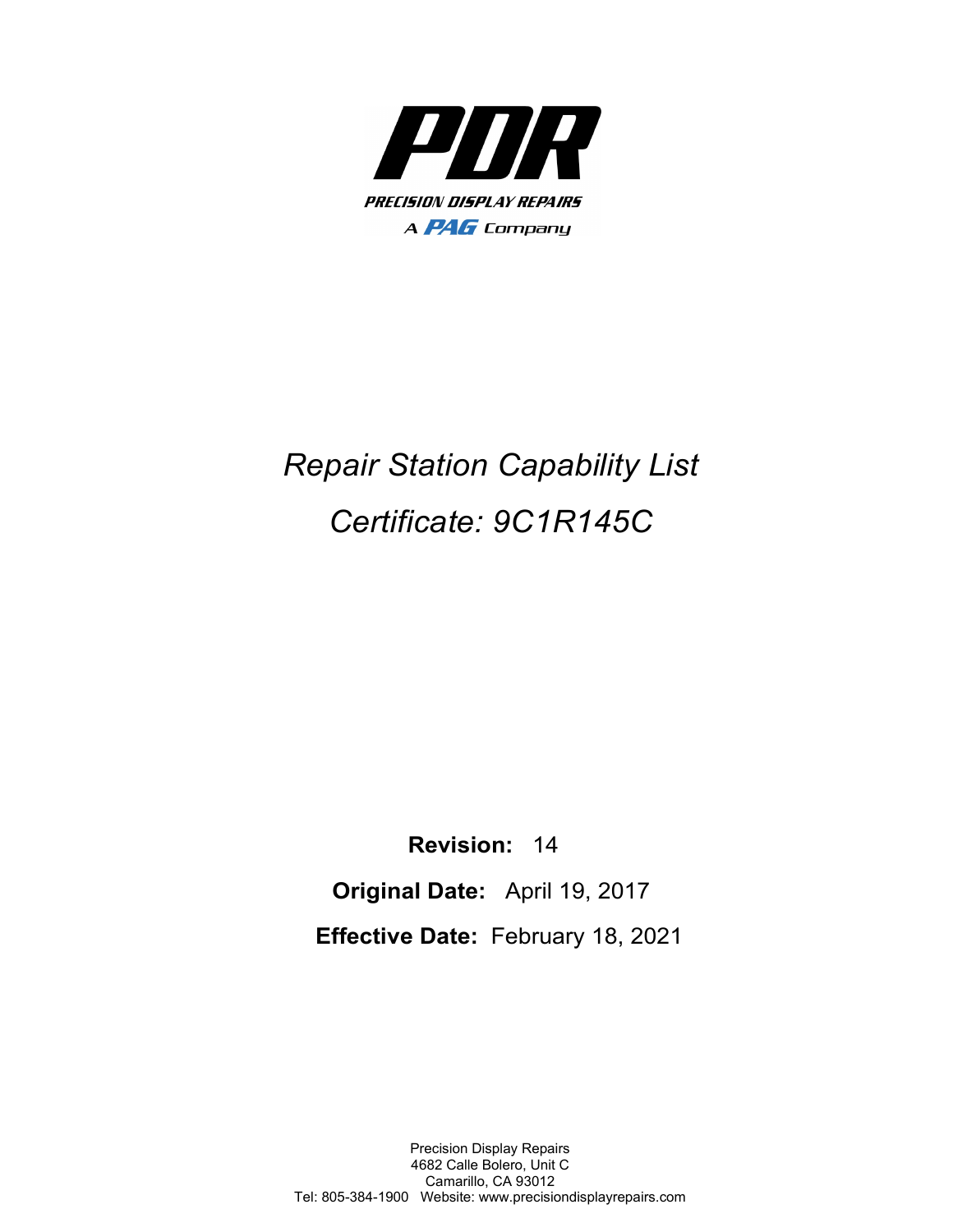

OEM PART NUMBER

30060110-

30060110-

30060110-

| <b>M PART</b><br>JMBER | <b>DISPLAY</b><br><b>OEM</b> | <b>DESCRIPTION</b>         | <b>USED IN</b><br><b>LRU PART NUMBER</b> | <b>LRU OEM</b> | DATE ADDED |
|------------------------|------------------------------|----------------------------|------------------------------------------|----------------|------------|
| 060110-<br>0501        | Honeywell                    | <b>LCD Display</b>         | 066-50001-xxxx                           | Honeywell      | 1/31/2018  |
| 060110-<br>0502        | Honeywell                    | <b>LCD Display</b>         | 066-50001- xxxx                          | Honeywell      | 1/31/2018  |
| 060110-<br>0504        | Honeywell                    | <b>LCD Display</b>         | 066-50001- xxxx                          | Honeywell      | 1/31/2018  |
| 060110-<br>0506        | Honeywell                    | <b>LCD Display</b>         | 066-50001- xxxx                          | Honeywell      | 1/31/2018  |
| 060110-<br>0507        | Honeywell                    | <b>LCD Display</b>         | 066-50001- xxxx                          | Honeywell      | 1/31/2018  |
| 060110-<br>0508        | Honeywell                    | <b>LCD Display</b>         | 066-50001- xxxx                          | Honeywell      | 1/31/2018  |
| 154439                 | Thales                       | <b>3ATI LCD</b><br>Display | 457400 (*)                               | Thales         | 1/31/2018  |
| 9947AA                 | Thales                       | <b>3ATILCD</b><br>Display  | 457400 (*)                               | Thales         | 1/31/2018  |
| 0017D A                | Tholog                       | 3ATI LCD                   | 457400<br>$(*)$                          | Tholas         | 1/21/20    |

## **Capabilities List**

| 0504              | <u>I</u> IOITEYWEII |                            | VUU-JUUU I- AAAA                   | <u>LIQIIEYWEIL</u>                   | 173 1720 10 |
|-------------------|---------------------|----------------------------|------------------------------------|--------------------------------------|-------------|
| 30060110-<br>0506 | Honeywell           | <b>LCD Display</b>         | 066-50001- xxxx                    | Honeywell                            | 1/31/2018   |
| 30060110-<br>0507 | Honeywell           | <b>LCD Display</b>         | 066-50001- xxxx                    | Honeywell                            | 1/31/2018   |
| 30060110-<br>0508 | Honeywell           | <b>LCD Display</b>         | 066-50001- xxxx                    | Honeywell                            | 1/31/2018   |
| 96154439          | <b>Thales</b>       | <b>3ATILCD</b><br>Display  | 457400 (*)                         | <b>Thales</b>                        | 1/31/2018   |
| E19947AA          | <b>Thales</b>       | <b>3ATI LCD</b><br>Display | 457400 (*)                         | <b>Thales</b>                        | 1/31/2018   |
| E19947BA          | Thales              | <b>3ATILCD</b><br>Display  | 457400 (*)<br>C16221XXXX           | Thales                               | 1/31/2018   |
| E19947GA          | <b>Thales</b>       | 3ATI LCD<br><b>Display</b> | 457400 (*)                         | <b>Thales</b>                        | 1/31/2018   |
| E19947HA          | <b>Thales</b>       | <b>3ATILCD</b><br>Display  | 457400 (*)                         | <b>Thales</b>                        | 1/31/2018   |
| F1252766          | <b>Thales</b>       | <b>3ATI LCD</b><br>Display | 457400 (*)                         | <b>Thales</b>                        | 1/31/2018   |
| 40-647-619        | <b>GE/Smiths</b>    | <b>LCD Display</b>         | 133-380022-29/31                   | GE/Smiths                            | 1/31/2018   |
| 71258-0002        | GE/Smiths           | <b>LCD Display</b>         | 133-380022-29/31                   | GE/Smiths                            | 1/31/2018   |
| TFD32W02          | Toshiba             | <b>LCD Display</b>         | 066-50001- xxxx                    | Honeywell                            | 4/19/2017   |
| <b>TFD32W02A</b>  | Toshiba             | <b>LCD Display</b>         | 066-50001- xxxx                    | Honeywell                            | 4/19/2017   |
| TFD32W02B         | Toshiba             | <b>LCD Display</b>         | 133-380022-29/31<br>066-50001-xxx  | $\overline{GE}$ /Smiths<br>Honeywell | 4/19/2017   |
| TFD32W10          | Toshiba             | <b>LCD Display</b>         | 457400 (*)                         | <b>Thales</b>                        | 4/19/2017   |
| TFD32W10A         | Toshiba             | <b>LCD Display</b>         | 457400 (*)                         | Thales                               | 4/19/2017   |
| TFD32W20          | Toshiba             | <b>LCD Display</b>         | 457400 (*)                         | Thales                               | 4/19/2017   |
| <b>TFD32W20A</b>  | Toshiba             | <b>LCD Display</b>         | 457400 (*)                         | Thales                               | 4/19/2017   |
| <b>TFD32W20B</b>  | Toshiba             | <b>LCD Display</b>         | 133-380022-29/31<br>066-50001-XXXX | <b>GE/Smiths</b><br>Honeywell        | 4/19/2017   |
| <b>TFD32W20C</b>  | Toshiba             | <b>LCD Display</b>         | 066-50001- xxxx                    | Honeywell                            | 4/19/2017   |
|                   |                     |                            |                                    |                                      |             |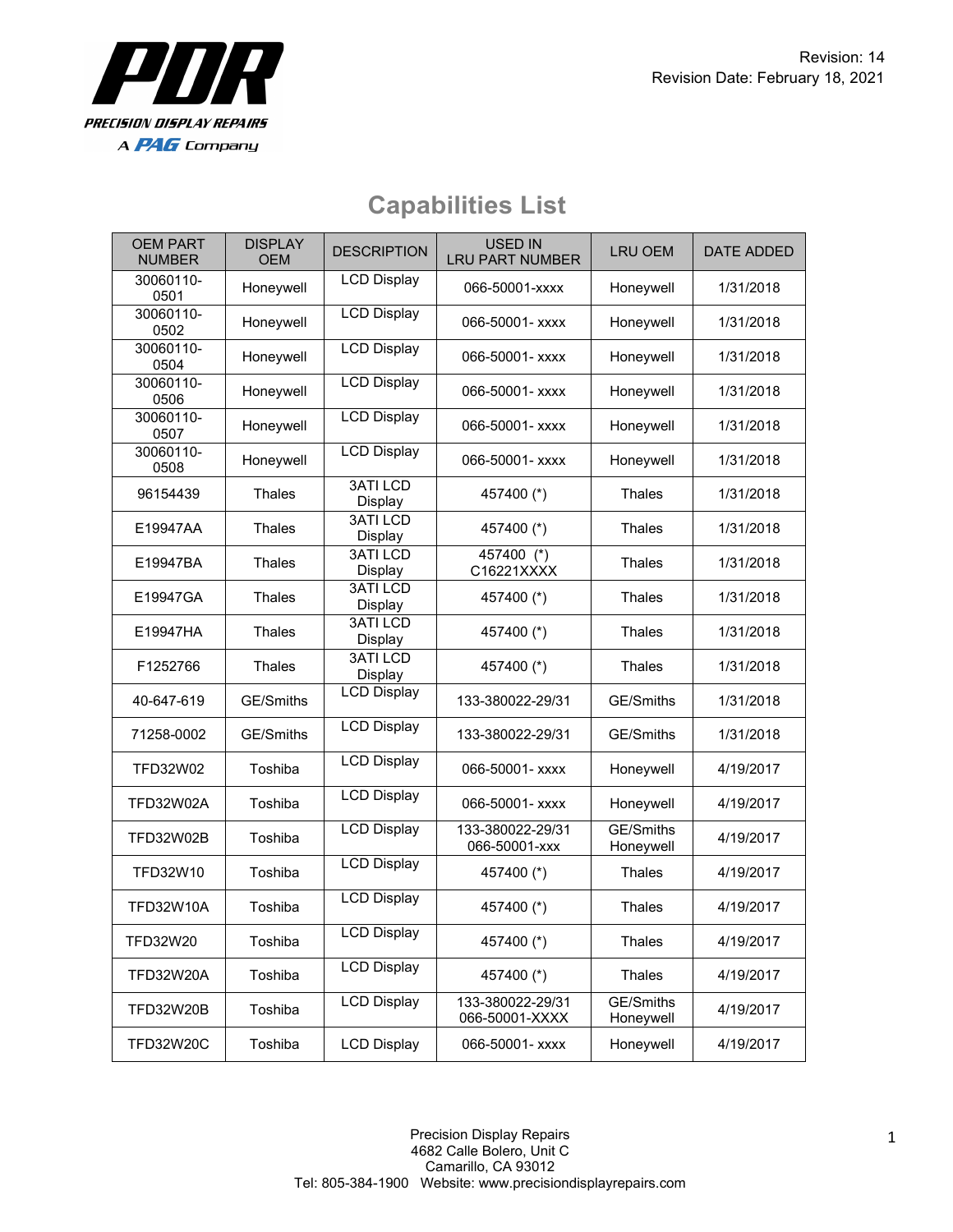

## **Capabilities List**

| <b>OEM PART</b><br><b>NUMBER</b> | <b>DISPLAY</b><br><b>OEM</b> | <b>DESCRIPTION</b>                     | <b>USED IN</b><br><b>LRU PART NUMBER</b> | <b>LRU OEM</b> | DATE ADDED                                             |
|----------------------------------|------------------------------|----------------------------------------|------------------------------------------|----------------|--------------------------------------------------------|
| E24230AA                         |                              | <b>LCDU 725</b><br>Display             | C19298AXXX<br>C19366AXXX                 | Thales         | 9/6/18                                                 |
| E24230BA                         | Thales                       |                                        |                                          |                |                                                        |
| E24230CA                         |                              |                                        |                                          |                |                                                        |
| E24108AA                         |                              | SMD 45 LCD<br>Display                  | C19209XXXX<br>C19267XXXX                 | Thales         | 9/26/18                                                |
| E24108AB                         | Thales                       |                                        |                                          |                |                                                        |
| E24108BB                         |                              |                                        |                                          |                |                                                        |
| E24108CA                         |                              |                                        |                                          |                |                                                        |
| E24108DA                         |                              |                                        |                                          |                |                                                        |
| E19667AA                         |                              |                                        |                                          |                |                                                        |
| E19549AA                         | Thales                       | <b>SMD 68</b><br>C19190XXXX<br>Display |                                          |                |                                                        |
| E19549AB                         |                              |                                        | Thales                                   | 9/28/18        |                                                        |
| E34544AA                         |                              |                                        |                                          |                |                                                        |
| E34544CA                         |                              |                                        |                                          |                |                                                        |
| R8K7FA511001                     | Panasonic                    | Video Karma<br>Handset                 | RD-FA5110-01                             | Panasonic      | 2/18/19                                                |
| R8K4FA511001                     |                              |                                        |                                          |                |                                                        |
| R8K1FA511001                     |                              |                                        |                                          |                |                                                        |
| R8K5FA511502                     |                              |                                        | RD-FA5115-01,<br>RD-FA5115-02            |                |                                                        |
| 830-5465-00                      |                              | <b>5ATI Display</b>                    | 174101-02-01                             | Collins        | 9/06/19                                                |
| 830-5465-002                     |                              |                                        |                                          |                |                                                        |
| 830-5465-007                     |                              |                                        |                                          |                |                                                        |
| 830-5465-009                     | Collins                      |                                        |                                          |                |                                                        |
| 830-5465-010                     |                              |                                        |                                          |                |                                                        |
| 043-05015-0001                   |                              |                                        |                                          |                |                                                        |
| 174121-03                        | Toshiba                      |                                        |                                          | Toshiba        |                                                        |
| 8526620-951                      |                              |                                        | 85200900-902                             | Philips        |                                                        |
| 8526620-950                      | Philips                      |                                        |                                          |                | Re-instated 7/1/20<br>This P/N was dropped in<br>error |
| 5813-3120-102 A                  |                              | <b>3ATI Display</b>                    | 4067241-860<br>4067644-901               | Honeywell      | 11/15/19                                               |
| 4077919-1                        | Hosiden                      |                                        |                                          |                |                                                        |
| 5813-3120-102 B                  |                              |                                        |                                          |                |                                                        |
| 5813-3120-202 B<br>4077919-2     | Phillips                     |                                        |                                          |                |                                                        |